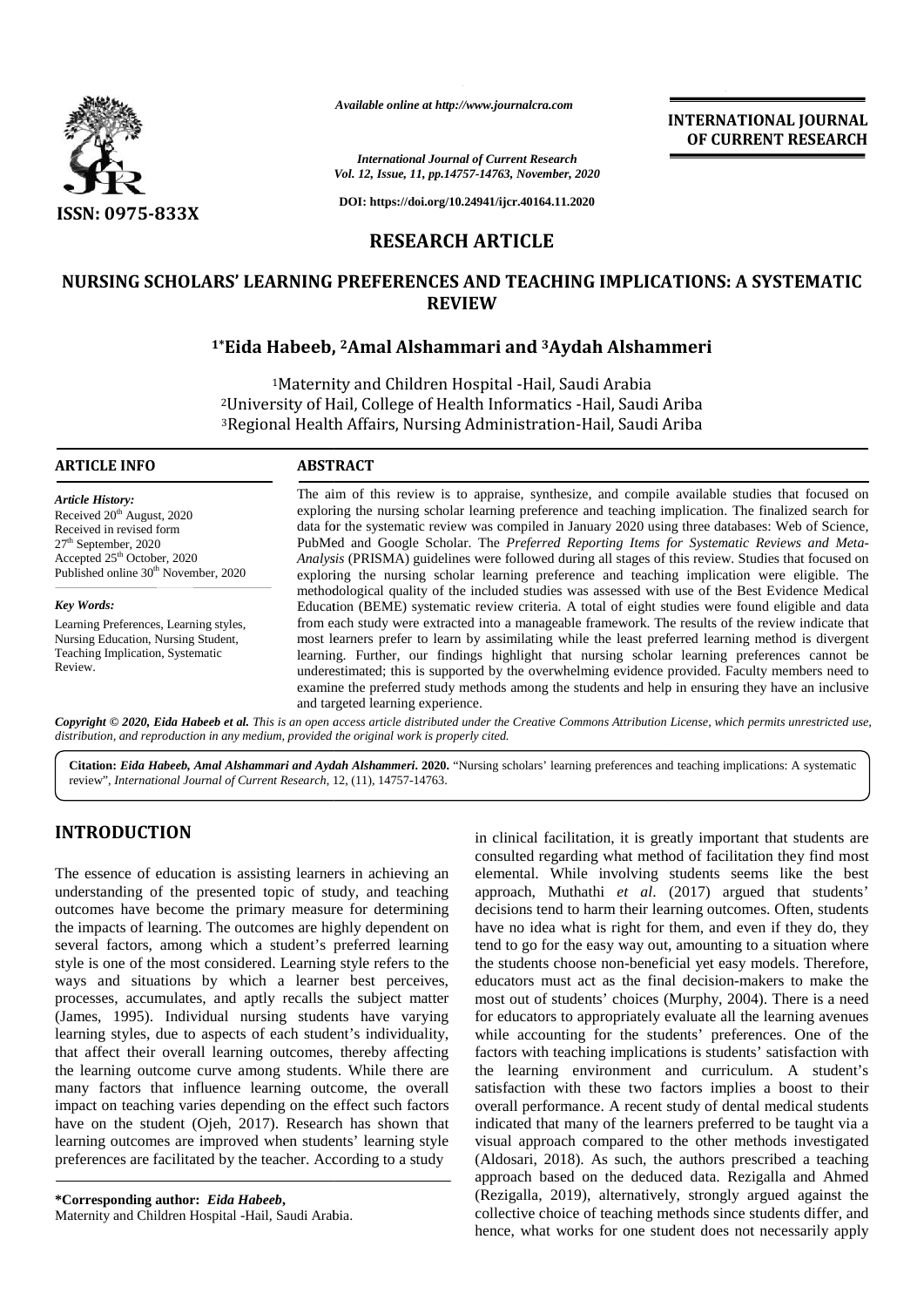to another. Therefore, instructors should consider individuality when designing teaching models that are aimed at achieving the utmost implication. However, a contrary view on the alleged relationship between learning style and learning outcome was presented by Liew *et al*. (2015). In their view, a study conducted with nursing students indicated that, despite the existence of a relationship between those two variables, the impact is relatively minor. That is, other factors, such as the teacher's suitability for the program, seem to be more significant than learning styles (Boström, 2013). Henceforth, learning styles have been seen as having no direct impact on students' learning outcomes. This theory implies that knowing the preferred method of learning is only a bridge to discovering viable ways of presenting information to students (Khanal *et al.,* 2019). Consequently, educators should not entirely rely on the students' depicted preferred methods of learning but should attempt to establish a baseline by which every student benefits from the program in all ways possible.

Yet several studies have produced results demonstrating the correlation between students' preferred learning styles and teaching outcomes. There is a consistent stream of information showing a positive correlation between teaching outcomes and students' preferred learning styles. Regardless of disparities in sources, it seems a majority of the literature suggests the need for individualization in the classroom set-up. To cover this niche, teaching models being designed today are aimed at addressing the concept of individuality in the learning environment (Clarke, 2010). Further, tutors are encouraged to engage students in the learning process by seeking out each student's preferred method of delivery. Indeed, addressing the issue of disparity in learning style preferences might marginally improve teaching outcomes. We aimed to use a review to appraise, synthesis, and compile available studies that focused on exploring the nursing scholar's learning preference and teaching implications using a systematic review method. We aimed to include studies published between 2010 to 2019 and designed the research using PRISMA guidelines (Moher, 2009).

### **METHODS**

The reporting of this systematic review was done in line with the Preferred Reporting Items for Systematic Reviews and Meta-Analysis (PRISMA) guidelines. The review has been registered in PROSPERO database as CRD42020159176.

**Data sources and search strategy:** A systematic computerized search was finalized in three different databases in January 2020: Web of Science, PubMed, additional strategy was to use manual research using Google Scholar to find larger studies in the field. Boolean operators like AND/OR/NOT were used to combine search terms, including "nursing," "education," "learning styles," "nursing student," "learning preference," and "systematic review."Identified studies were downloaded and reviewed using Endnote X7. Any duplicates were removed, and two independent reviewers selected studies for inclusion in the two-step process. Initially, identified studies were screened based on title and abstract; if the two reviewers were unable to agree on a study's inclusion, they were included in the second screening stage where in the full text was screened independently by the reviewers.

In case of discrepancy of opinion, a resolution was determined by consensus with a third reviewer.

**Study selection and eligibility criteria:** The review included studies that focused in exploring the nursing Scholar learning preference and teaching implication studies were included if they met following inclusion criteria:the study was (1) related to nursing students; (2) a primary empirical article (including dissertations and theses) or theoretical article; (3) published in English; (4) published between 2010 and 2019;and (5) assessing and exploring student learning preferences and/or exploring teaching implications. Full-text available studies were rejected if they met the following exclusion criteria: they were (1) not related to nursing students, and (2) case reports, letters, pilot studies, or reviews. Once determining which papers appeared to fit the inclusion criteria, we retrieved the full text of each, which were independently screened by two review authors. In any case of discrepancy of opinion, a resolution was determined by consensus with a third reviewer.

**Data extraction and synthesis:** Data from each study were extracted into a manageable framework. One author extracted data, which were checked by another. Disagreements were resolved by consensus with a third reviewer to ensure suitable and accurate representation of the material.

**Patient and public involvement:** No patient involved

**Quality assessment:** We then performed quality assessments of the primary sources, as these resources used differing methodologies. The methodological quality of the studies was assessed by two independent reviewers using the criteria established by Buckley *et al*. (2009), which measures the quality of sources according to several indicators that measure appropriateness of study design, methods, analysis, results, and conclusions. Nine studies that meet more than seven determined conditions were considered high-quality studies and were included for consideration. All nine studies were independently evaluated.; based on evaluation process results, eight were found to be of high enough quality for final inclusion in this review (Figure 1).

**The Study Problem:** The review aimed to answer two questions: What is the most preferred learning styles of nursing students? What are the teaching implications of learning preferences?

#### **RESULTS**

The main search results produced172 articles, which all underwent initial screening. After checking for duplications, the inclusion and exclusion criteria were applied to the articles, based on their title and abstract. After excluding most according to the criteria stated in section 3.2, eight articles remained for the final review, as shown in Figure 1. We organized the data comparison using an interactive process to find common themes, patterns, and/or relationships across the primary resources, as described by Whittemore (Whittemore, 2005). The data were extracted and synthesized into a summary table (Table 1).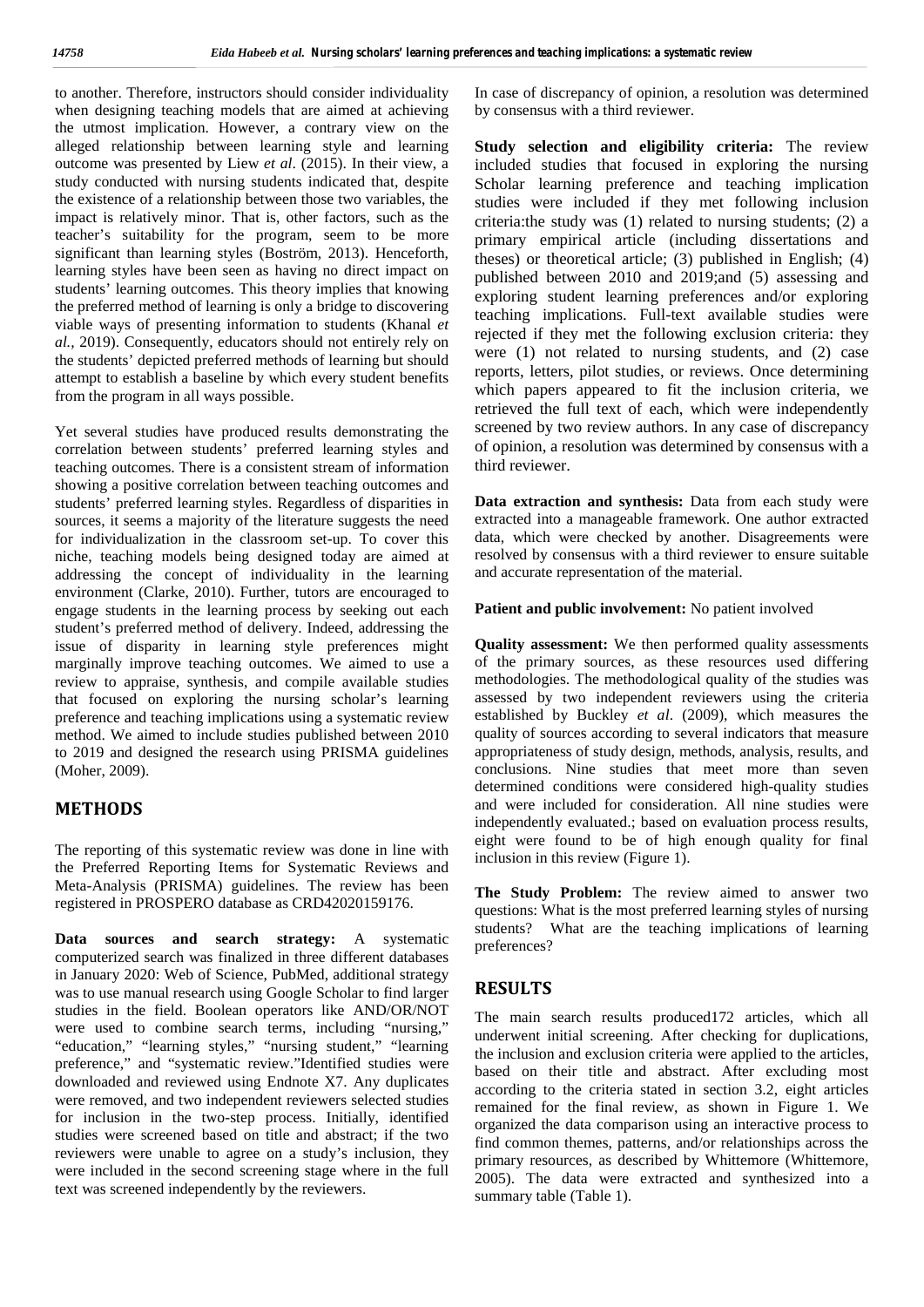

**Figure 1. Flow chart of literature search**

#### **Table 1. Systematic review common themes, patterns and relationships across the primary resources in study of nursing learning techniques**

| No<br>1 | Author<br>(year),<br>Country<br>AbuAssi&Alkorashy<br>(2016),<br>Saudi Arabia | Data collection<br>method<br>Ouestionnaire | Aim<br>determine<br>To<br>the<br>influence of learning<br>styles on the decision<br>to adopting a self-<br>directed learning style<br>the<br>student<br>from<br>perspective         | population<br>Study<br>Nursing<br>Number<br>Student<br>Participants,<br>Gender,<br>Mean Age±SD or<br>range<br>230<br>Male 118<br>Female 112<br>Age SD22.14±1.55 | Result<br>Mixed teaching methods are<br>among most preferred learning<br>styles.<br>Self-directed learning ability is<br>influenced<br>by Age<br>and<br>academic level of students.                                                                                                                                                                                                                                                                                          | Teaching<br>implication<br>Nursing educators<br>need to<br>assess<br>student preferred<br>learning<br>style<br>before<br>and<br>throughout student<br>enrolment<br>and<br>Apply a variety of<br>teaching methods |
|---------|------------------------------------------------------------------------------|--------------------------------------------|-------------------------------------------------------------------------------------------------------------------------------------------------------------------------------------|-----------------------------------------------------------------------------------------------------------------------------------------------------------------|------------------------------------------------------------------------------------------------------------------------------------------------------------------------------------------------------------------------------------------------------------------------------------------------------------------------------------------------------------------------------------------------------------------------------------------------------------------------------|------------------------------------------------------------------------------------------------------------------------------------------------------------------------------------------------------------------|
| 2       | Alharbi et al. (2017),<br>Saudi Arabia                                       | Ouestionnaire                              | To explore the student<br>learning<br>preferences<br>regarding the various<br>learning styles                                                                                       | 56<br>Male 41<br>Female 15<br>Age not reported                                                                                                                  | Students' preference to visual<br>and active learning styles.<br>Non-significant<br>association<br>between student's academic<br>achievement<br>and<br>learning<br>preferences.<br>No association between gender<br>and learning preferences.                                                                                                                                                                                                                                | Educators have to<br>be aware of their<br>students preferred<br>learning styles to<br>advance<br>learning<br>opportunity                                                                                         |
| 3       | Celic et al.<br>(2017),<br>Turkey                                            | <b>Ouestionnaires</b>                      | To identify the student<br>learning<br>styles<br>$\sin$<br>relation<br>to certain<br>individual<br>features<br>throughout<br>the<br>simulation<br>Markets<br>and practice education | 0 <sub>3</sub><br>Female: 82,5%<br>Male: Not reported<br>Age $21 \pm 1.4$                                                                                       | Result showed variation in<br>student learning style as 28,2%<br>assimilating, 27, 2%<br>convergent, 26, 2%<br>accommodating and 18,4%<br>divergent<br>On the other hand 92,2% of the<br>student the stated that the<br>simulation<br>influence<br>their<br>learning positively, 79,6% feel<br>more competent after<br>the<br>education although 53,4% of<br>the student feel the duration<br>was not sufficient, 47,6% feel<br>the simulation markets was not<br>sufficient | Educators need To<br>Consider<br>student<br>different<br>learning<br>style in education<br>contribute<br>to<br>positively in their<br>learning                                                                   |

Continue …….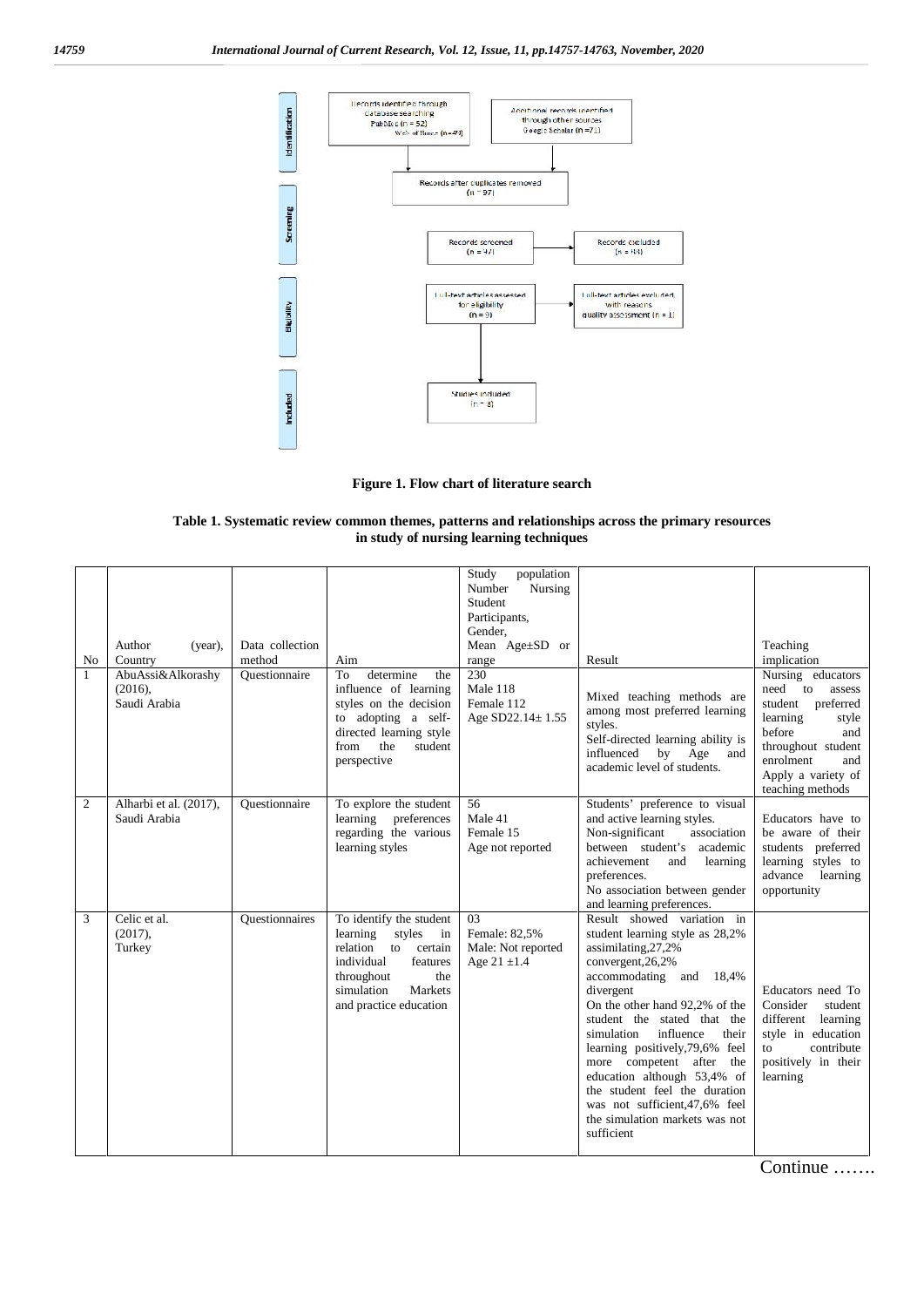| 4 | Shirazi&Heidari<br>(2019),<br>Iran                                            | Questionnaire<br>Cross-sectional<br>study | To<br>assess<br>the<br>relationship between<br>critical<br>thinking<br>skills, learning styles<br>and the academic<br>achievement                                                                                                                                                                                | 139<br>Gender: female,<br>Age: 19-29                           | 1-No significant relationship<br>between<br>critical thinking and academic<br>achievement were found<br>2-Critical<br>thinking<br>subdomains<br>were<br>not<br>significantly<br>related<br>to<br>academic<br>achievement.<br>3-No significant relationship<br>was found between the total<br>score and the subscales of<br>critical thinking and marital<br>status, age, or educational level.<br>4-A significant relationship<br>was found between the total<br>score of critical thinking and<br>educational level.<br>5-A significant relationship<br>between learning styles and<br>academic achievement, with<br>academic achievement. | obtaining information<br>about<br>the dominant learning<br>styles of students may<br>encourage and<br>enable<br>nursing<br>instructors to create<br>appropriate learning<br>environments<br>and prepare the areas<br>for<br>academic<br>achievement<br>of<br>the<br>students.<br>Learning<br>outcomes<br>improve<br>when<br>training<br>matches the learning<br>styles of the students.                                                                                                         |
|---|-------------------------------------------------------------------------------|-------------------------------------------|------------------------------------------------------------------------------------------------------------------------------------------------------------------------------------------------------------------------------------------------------------------------------------------------------------------|----------------------------------------------------------------|---------------------------------------------------------------------------------------------------------------------------------------------------------------------------------------------------------------------------------------------------------------------------------------------------------------------------------------------------------------------------------------------------------------------------------------------------------------------------------------------------------------------------------------------------------------------------------------------------------------------------------------------|-------------------------------------------------------------------------------------------------------------------------------------------------------------------------------------------------------------------------------------------------------------------------------------------------------------------------------------------------------------------------------------------------------------------------------------------------------------------------------------------------|
| 5 | Yeh et al<br>(2016), Taiwan                                                   | Survey                                    | To evaluate nursing<br>student preferences<br>and<br>perception<br>interims of learning<br>environment                                                                                                                                                                                                           | 124<br>Gender: Not reported,<br>Age: Not reported              | Most participants preferred<br>learning in a<br>classroom<br>environment that combined<br>problem-based and lecture-<br>based instruction. However, a<br>mismatch of problem-based<br>instruction<br>with<br>students'<br>perceptions occurred. Learning<br>outcomes were significantly<br>better<br>when<br>students'<br>of<br>perceptions<br>their<br>instructional activities were<br>congruent with the preferred<br>learning environment.                                                                                                                                                                                              | problem-based<br>As<br>learning becomes a<br>focus of educational<br>reform in nursing,<br>teachers need to be<br>aware of students'<br>preferences<br>and<br>perceptions of the<br>learning environment.<br>Teachers may also<br>need to improve the<br>match between an<br>individual<br>student's<br>perception<br>and a<br>teacher's intention in<br>learning<br>the<br>environment.<br>and<br>between the student's<br>preferred and actual<br>perceptions of the<br>learning environment. |
| 6 | Gonzales,<br>LK,<br>Glaser,<br>D,<br>Howland,<br>L<br>(2017),<br>Not reported | Questionnaire                             | describe<br>To<br>the<br>learning styles<br>of<br>nursing students and<br>describe<br>the<br>to<br>evaluation of factor<br>structure and internal<br>consistency<br>of<br>student responses to<br>the index of learning<br>styles to determine<br>the appropriateness<br>of the ILS in further<br>investigations | 202<br>Male: 34<br>Female: 125<br>Not reported: 43<br>Age21-56 | Predominant learning styles:<br>Sensing-82.7% of students<br>described as fact-oriented,<br>Visual-78.7% of students<br>described as linear thinkers,<br>Sequential-65.8% of students<br>described as appreciating group<br>work and trying things out,<br>Active-59,9%<br>of students<br>described<br>preferring<br>as<br>exploring or testing information                                                                                                                                                                                                                                                                                 | Different<br>learning<br>style of each student<br>must<br>be<br>acknowledged<br>and<br>addressed.<br>Students<br>who<br>are<br>educated using the<br>technique matched to<br>their learning styles<br>may be more satisfied<br>with education                                                                                                                                                                                                                                                   |
| 7 | Hampton et al.<br>(2016),<br><b>United States</b>                             | Survey                                    | understand<br>To<br>student teaching and<br>learning preferences<br>online courses<br>in<br>generations<br>across<br>and which teaching<br>strategies were most<br>engaging<br>and<br>effective<br>from<br>students'<br>perspectives                                                                             | 217<br>Male: 5%<br>Female: 95%<br>Age $45 + 10$                | Students preferred videos or<br>narrated<br>Power<br>Point<br>presentations and case studies<br>as the most energizing and<br>engaging method, while they<br>reported the least preferred was<br>group collaborative projects<br>with other students and Wikis                                                                                                                                                                                                                                                                                                                                                                              | Educators need to<br>accommodate student<br>learning differences<br>and create options for<br>learning choices by<br>employing a variety<br>of<br>instructional<br>strategies                                                                                                                                                                                                                                                                                                                   |
| 8 | Santhamma<br>James et al<br>(2015)<br>Australia                               | Questionnaire                             | To examine the<br>stability or changes<br>in the student<br>learning styles over<br>one semester                                                                                                                                                                                                                 | 96<br>Female: 89<br>Male:7<br>Age: 77% students<br>aged 18-25  | 1-VARK Results showed that<br>43 students remained in the<br>same learning mode; 29 either<br>reduced their learning<br>modalities or changed their<br>learning preference completely<br>2-Kolb LSI Results showed<br>that 43% of students remained<br>in the same learning modality<br>while 57% changed their<br>preference                                                                                                                                                                                                                                                                                                               | Educators need to<br>assess student<br>information<br>processing styles<br>throughout the<br>program to ensure<br>good student learning<br>experience                                                                                                                                                                                                                                                                                                                                           |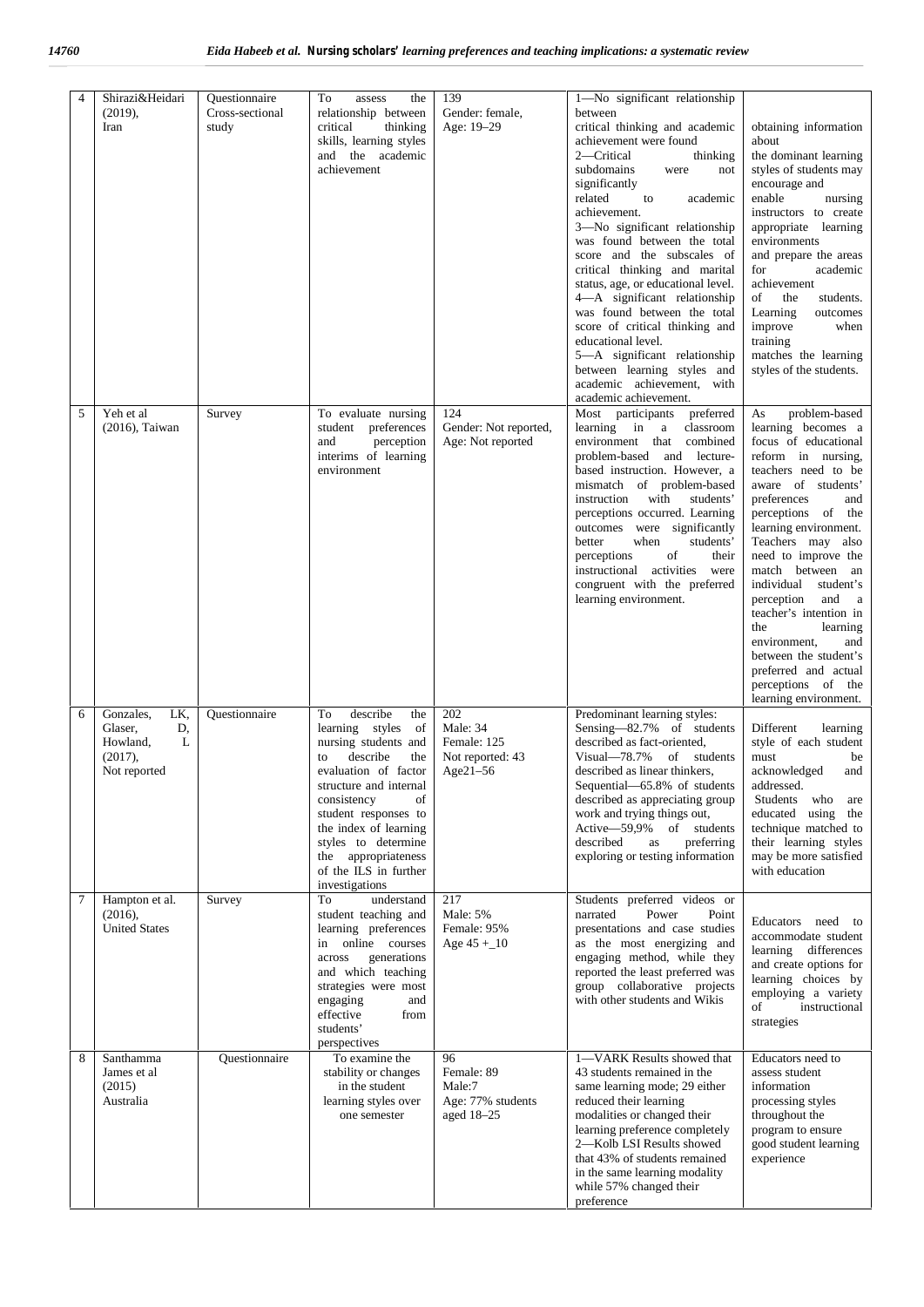

**Figure 2. Student-preferred learning styles as determined by Alharbi et al. in 2017and Gonzales et al., also in 2017**



**Figure 3. Student preferred learning styles reported by Celic et al. in 2017**

#### **Data comparison**

**General characteristics of the included studies:** The studies described in Table 1 exhibit various similarities and difference as discussed below. Theywere conducted in different geographical locations, showing the variability of the data in terms of the characteristics of the population. The areas included were Saudi Arabia, Turkey, Iran, Taiwan, the United States, and Australia, but one study did not report its location. Only two of the studies have a similar location—Saudi Arabia. The reviewed research also included diverse participant populations. While some studies did not report the participants' ages, others have given an age range. A common characteristic is that the young adults were the target age, with most having participants in the age range 18 to 29 years. Only two studies involved participants over 30 years. The target population for all studies was nursing students; some were in college others were practicing in the field. All but two of the included works included more female than male participants. The study with the highest number of participants had 230 people; that with the least had 96 individuals.

*Instruments for data collection:* Various instruments can be used in data collection, including interviews, questionnaires, and focused group discussions, among many others. The dominant method of data collection was the use of questionnaires (used by six of the included studies). Questionnaires follow a standardized format for the purposes of collecting data through an instrument consisting of a series of questions and prompts to receive a response from individuals ,survey is the process of data gathering involving a diversity of data collection methods including questionnaire and interviews (Gerrish, 2015). The remaining two studies used surveys. Study variable: The common variable among all the studies was learning style; other variables examined readiness for self directed learning, simulation markets in nursing education, and critical thinking.

Aim and Data Reliability: All the studies aimed at relating various aspects of individuals and society to the various learning styles. More so, other studies focused on exploring and evaluating different learning styles used by students. All the studies were done within the last five years; hence, the data is current reflects the current situation. The oldest study was conducted in 2015; the most recent study was conducted in 2019.

#### **Findings**

Regarding learning styles among nursing students in various geographical locations,in the research of AbuAssiand Alkorashy (AbuAssi, 2016) and of Shirazi and Heidari (2019), most of the nursing students showed preferences for diverging learning styles. This is in contrast with what was reported byCelik*et al*.'s (2017) study showing only 18.4% of the participants preferred divergent learning styles. AbuAssiand Alkorashy (2016) used a sub-scale to determine that the willingness of self-directed learning had a high score compared to the scale of self-management and desire for learning. The study, however, found no statistically significant relationship between the learning style and self-directed learning readiness. They revealed that majority of students had little interest in self-directed learning. As reported by Alharbi *et al*. (2017), the most commonly preferred earning styles among the nursing students were visual (67.9%), followed by active (50%), and sequential (37.5%). This is similar to what brahim Celicet *al*.'s (2017) findings with 71% of students stating that the laboratory was suitable for skills' education. Shiraziand Heidari, (2019) and Yeh *et al*. (2016) reported learning outcomes were significantly better when students' perceptions of their instructional activities were congruent with their preferred learning environments. Further, the two studies showed that critical thinking (problem-solving) was commonly used in the learning environment and highly preferred by the learners. Alharbi *et al*. (2017) and Gonzales *et al*. (2017) assessed similar learning styles. The results are indicated by Figure 2.

From the two studies, it's evident that the most preferred learning style was visual. This was similar to what was reported by Hampton *et al*. (Battle, 2018), in which the preferred teaching/learning methods for students were videos or narrated PowerPoint presentations. There was a variation in the desirability of active or sequential learning styles among the learners in which while most of the students in Alharbi *et al*. (2017) studies preferred to learn actively more than sequentially; those in Gonzales *et al*. (2017) preferred to learn sequentially more than actively. Various conclusions were drawn from the studies. There are no associations between gender and learning preference. Secondly, there was no relationship between critical thinking and academic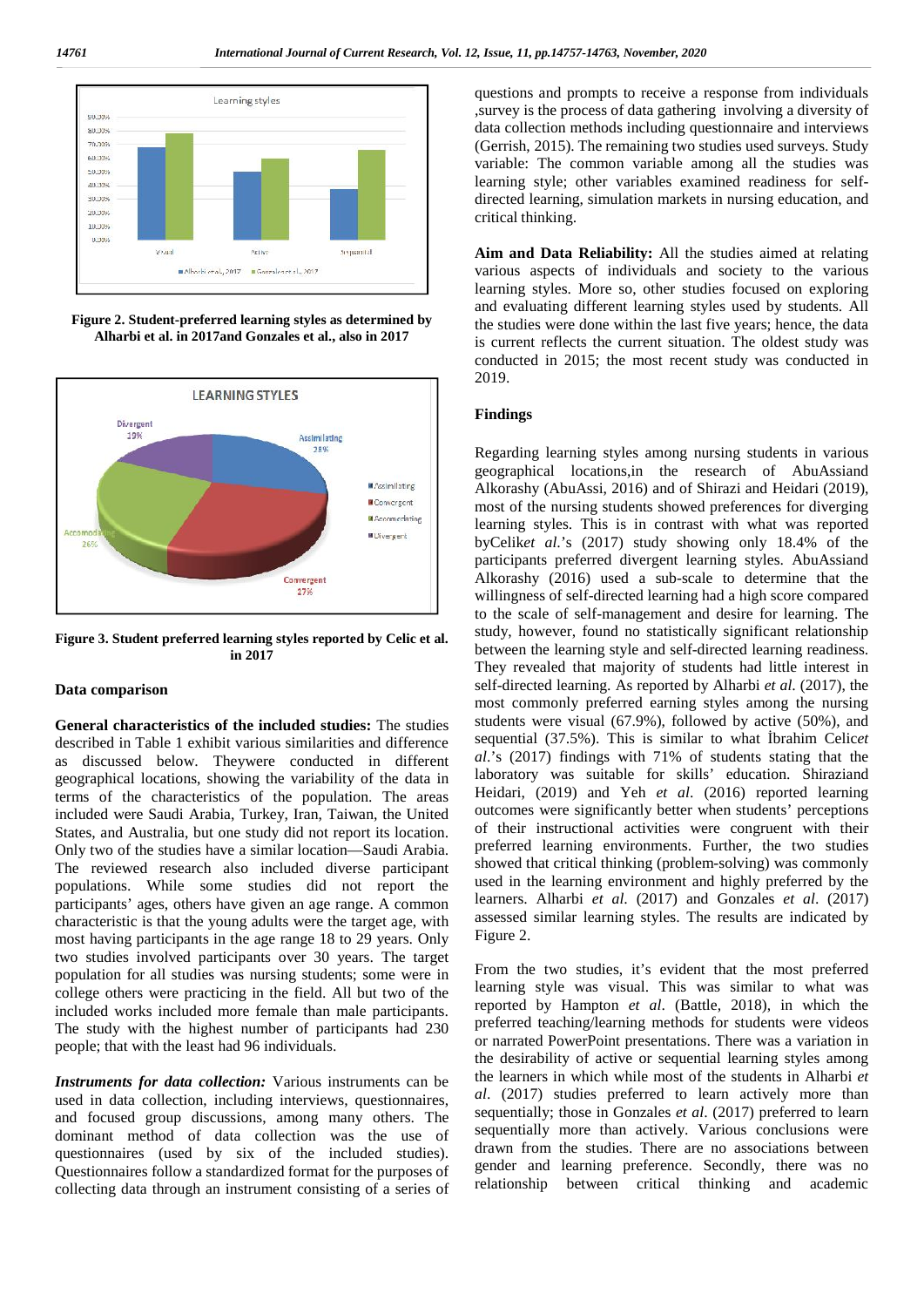achievement. The study conducted by Alharbi *et al*. (2017), revealed that verbal learning was the least preferred learning method. The other learning styles reported by Celic *et al*. (2017) are illustrated in Figure 3. Most learners prefer to learn by assimilating, while the least preferred learning method is divergent learning. The second preferred method of learning is accommodating (26.2%),. This echoes the findings of Shirazi and Heidari (2019), who showed that the highest academic achievers were among those learners who adopted an accommodating learning style. One of the studies reported that there were different learning styles preferred in a different environment. Most participants preferred learning in a classroom environment that combined problem-based and lecture-based instruction.

# **DISCUSSION**

The profile of new students in schools is constantly changing; hence, the importance of learning styles among the learners cannot be underestimated, as evidenced by the results indicating universities need to adapt to changes in student learning styles. In nursing classes, it is evident from all the studies we reviewed that there is a mix of learners from all backgrounds; this was verified by the demographic data. Hence, one of the major conclusions is that the nursing faculty in all the schools need to examine the preferred study methods among the students and help in providing targeted learning for all of them. Further, the results highlight the importance of instructors employing a variety of teaching methods in the classroom. While some students prefer to learn by hearing, others prefer to learn by seeing, doing, or reading while some learn by asking questions. The most common interpretation is that all the students learn well when they incorporate items and topics that they find interesting in their studies. Most of the students tend to favor more than one learning style and are able to develop new learning patterns. It is critical that all instructors understand how their students learn and that they can choose the best combination of methods for attaining quality grades. The studies have proved that the learning styles of students change with time and hence the need to ensure that continuous assessment is done frequently to accommodate learners at all times.

There is a need for educators to try and incorporate various methods in their teaching so as to reach a majority of students. Even though at the college level it is obvious that most of the students have learned how to accommodate various teachers, it is still appropriate for the teachers to factor in the various learning styles and come up with an integrated strategy. As noted, the most commonly preferred learning methods are visual, active, and sequential styles; thus, educators should keep those approaches in mind when developing lesson plans. For example, educators should teach concepts through simulations, discussions, and knowledge application. An interesting finding from the review is that most of the young age group learners were determined to be unimodal, while the older ones tend to be quasi-modal. Most importantly, considering the predominance of convergent and divergent learning styles, subjects must be taught using multiple methods, including problem-based learning, group discussions, brainstorming, role-playing, computerized simulations, and demonstrations.

These are especially recommended for theoretical, clinical, and laboratory-skilled fields so the students can apply visualization to learn more and gain professional skills in new and objective situations. Furthermore, the results indicate the importance of instructors choosing appropriate methods based on different study topics, as this has a pronounced effect on learners. Clearly, most of the learners prefer learning by seeing; hence, the lack of visual approaches may have made them feel insufficient during the study's clinical trials. The period in which the learners stay in the laboratory should be considered since it either increased or reduced application time. Among the key findings across the studies was that there was no significant relationship between the different demographic variables such as age and marital status and the academic achievement of the students. The overall finding is that, to some extent, learning style plays a critical role in the success of the nursing students during training. These findings should encourage instructors and managers to consider the importance of learning and teaching styles used in the classroom. Taking the initiative to obtain information regarding the dominant learning styles of students is also important, as it may encourage people to create effective learning environments and better prepare learners for greater academic achievements. It is evident that learning outcomes improve when training matches the learning style of the students.

The review also suggests that the nursing professional's development for practitioners needs to work towards the incorporation of preferred learning styles into the curriculum development of nursing programs. There is a need for various formats that are essential in the success of nurses in the ever changing health care environment. Efficient innovations in preparing the students in relation to on boarding, competency, and continuing education are key to engaging and retaining staff. Knowledge of preferred styles of learning of people working in an organization is another key, informing the planning, delivery, resource utilization, and evaluation of learning activities for staff. The main emphasis should be on evidenced-based approaches that best suit students' learning styles. There are various strengths and limitations associated with this study. The first strength is that the studies reviewed were all recent; hence, the data obtained is highly reliable. Secondly, the diversity of the studies enhances the randomness and reliability of the data collected. Several generalizations can be made from the data obtained, as the data is sparse. One of the common limitations of the study was the ability to access data. Most of the studies had limited responded and this contributed to limited data access. Most of the studies adopted a cross-sectional study design and, thus, the data collected is limited to apoint in time.

#### **Conclusion**

Nursing scholars' learning styles play a critical role in their successful education and training. The findings of this study should encourage educators to consider the learning and teaching styles as key to planning, sourcing, delivering, and evaluating the educational activities. While the review finding s are relevant to nursing schools and students, they also have implications for working nurses in assisting student nurses and in their approach to continuing education classes and seminars, both from the facilitator's perspective and the learner's